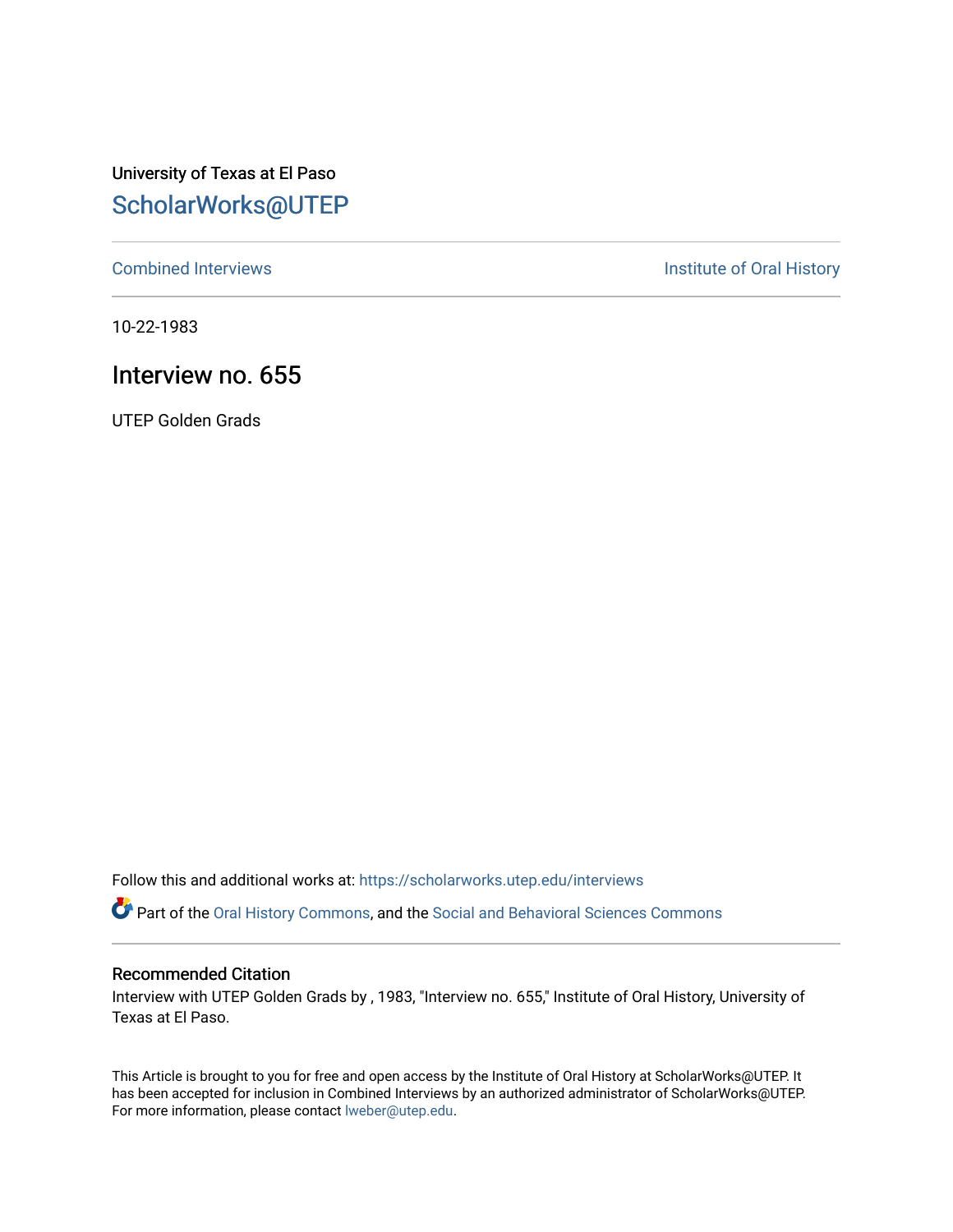# UNIVERSITY OF TEXAS AT EL PASO

## INSTITUTE OF ORAL HISTORY

| INTERVIEWEE:       | Golden Grads Luncheon     |
|--------------------|---------------------------|
| INTERVIEWER:       |                           |
| PROJECT:           | History of the University |
| DATE OF INTERVIEW: | October 22, 1983          |
| TERMS OF USE:      | Unrestricted              |
|                    |                           |
| TAPE NO.:          | 655                       |
| TRANSCRIPT NO.:    | 655                       |

## BIOGRAPHICAL SYNOPSIS OF INTERVIEWEE:

Luncheon to honor the College of Mines class of 1933.

#### SUMMARY OF INTERVIEW:

Moderated by James Peak; comments by James Day; comments by Ruth Brown McCluney, first female student registered at the College of Mines in 1916; comments by Thad Steele, Class of 1916; comments by Charlotte Hanson, Class of 1933.

Length of interview: 1 hour length of transcript: 19 pages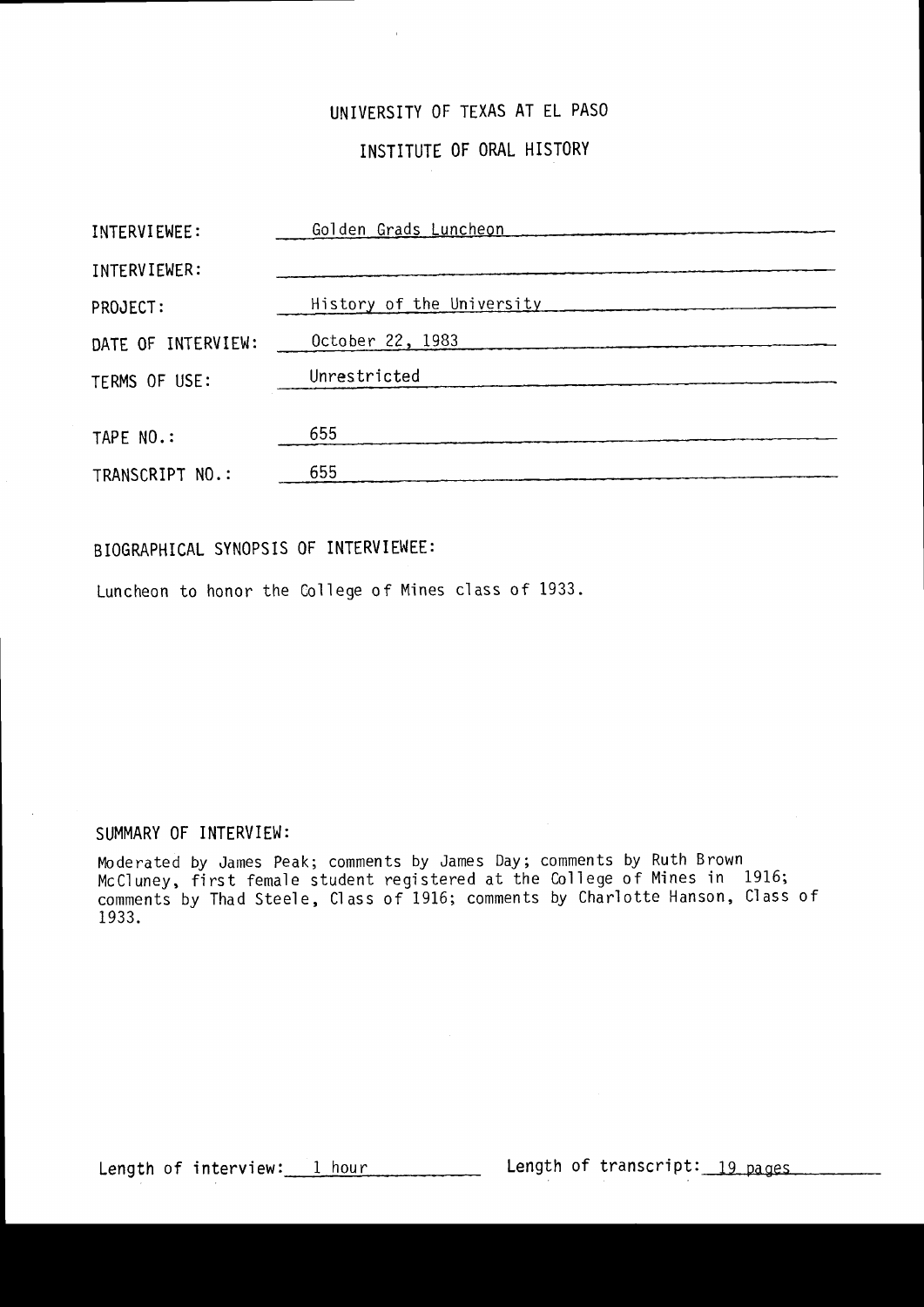Go 1 den Grads Luncheon Moderated by James Peak October 22, 1983

P: We have a few special guests that we'd like to introduce. First of all, we have this year's 1983 Outstanding Ex-student, Major General James P. Maloney, and his lovely wife, Marilyn Maloney.  $\sqrt{\ }$  Applause  $\sqrt{\ }$  The man who pays all the bills and has done such a great job is the sponsor of this luncheon today, and I hope that if you enjoyed it you will tell him so, Dr. Haskell Monroe, the president of our institution, and his lovely wife, Jo Monroe.  $\sqrt{ }$  Applause $\sqrt{ }$  We also have as our guest today the president of the UTEP alumni association, Mr. Hugo Bustamante, Jr.  $\sqrt{\ }$  Applause $\sqrt{\ }$ 

Dr. James Day, who is the director of the El Paso Centennial Museum here on the campus, is going to share a few remarks with you about the anniversary celebration and the UTEP Heritage Commission. Dr. Day.  $\sqrt{ }$  Applause  $\sqrt{ }$ 

Thank you, Jim. It's awfully good to see so many friends out there. It reminds me that I've been on this campus quite some time and have gotten to know a great number of you, and it's certainly been rewarding for all of us, at least for me. What I want to talk about today is the Heritage Commission, briefly. We have some of the things from our collection over on the table to my left, some of the things we've gotten together from the alums and things that we're going to put into the Heritage Room in the new Library building.

The Heritage Commission was founded in 1980. The idea came out of a meeting between Joe Olander, Larry Etheridge and Tom Chism. We picked up the ball from there and we've had a great deal of fun gathering together a number of things. Two things we've done, I want to call your attention to. One is, the Heritage Commission is responsible for planning and ordering and

0: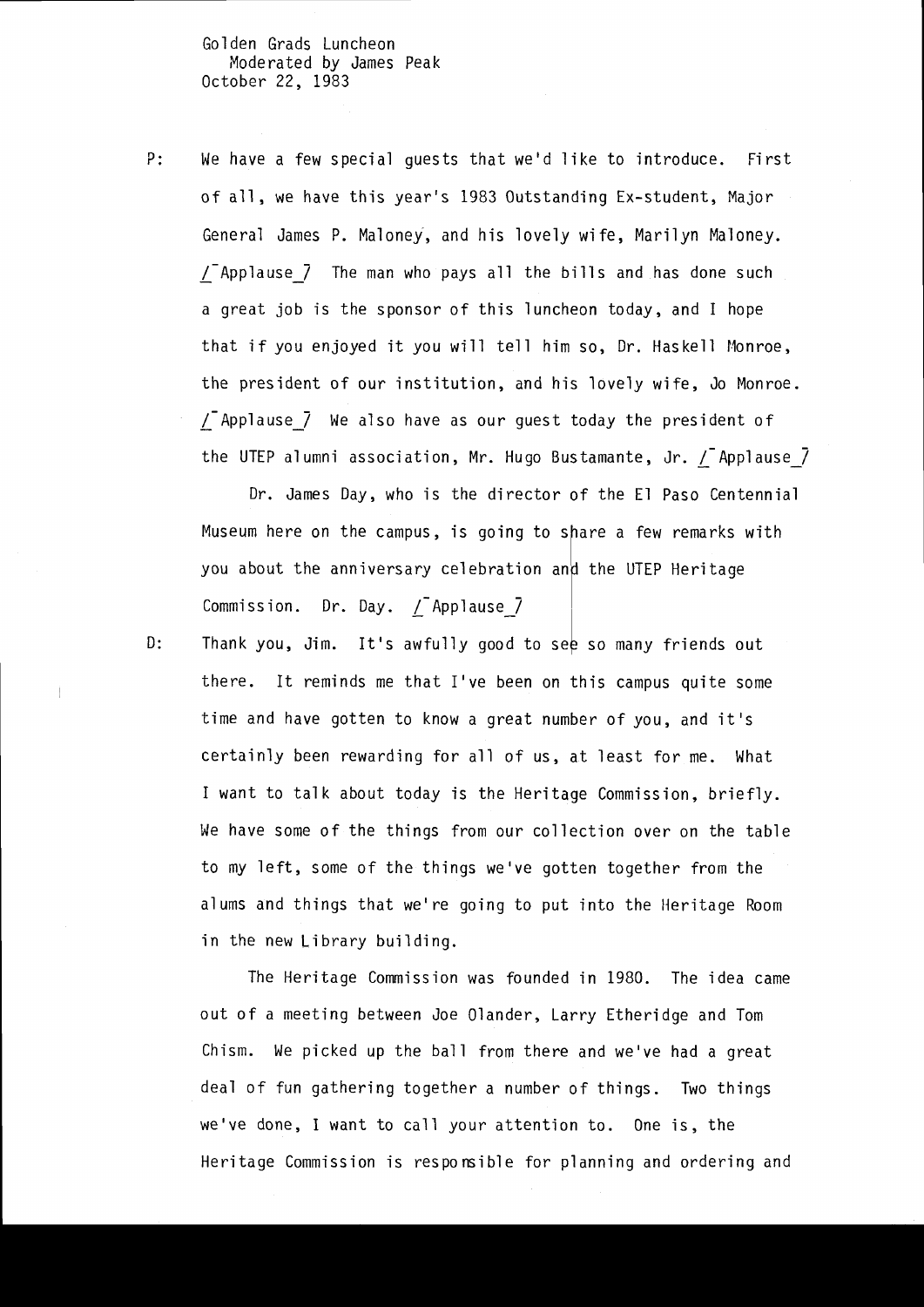getting together the banners which are behind us, and we're very proud to have done this along with the University Mace and the Chains of Office which come out on formal occasions. We're awfully proud of these and they are products of this University completely. The other thing we've done is to collect together the Heritage Collection, memorabilia of this University. I brought a few samples today. I invite you to go over and look at them on the table, some of the things of the past. Some of them you will recognize, maybe, from some of you.

One thing I do want to stress about the Heritage Collection. We are in process of getting together at least one diploma, both a Bachelor's and a Master's, and one class ring from each year the University has been in existence. We have to date only two class rings. I have them on display on the tables over there, but we're looking for more. So I appeal to you, if you know where some class rings or diplomas are, we're trying to get together a collection of them so that we can display them in the Heritage Room when the new library building is opened. I appeal to you to take this to heart and see if you can help us collect these things together because they can only come from you.

Now one other thing I'.d like to say. I'd like for the members of the executive committee of the Heritage Commission to please stand. I see a number of you out there and I want you to know who they are. Come on, Ralph; Tom, Nadine. There they are.  $\sqrt{\ }$  Applause  $\sqrt{\ }$  We meet together every other month and share good times and fellowship and do a lot of planning. So keep our collection in mind. We want to tell the story of this University in artifacts. Thank you.  $\sqrt{\ }$  Applause  $\vec{J}$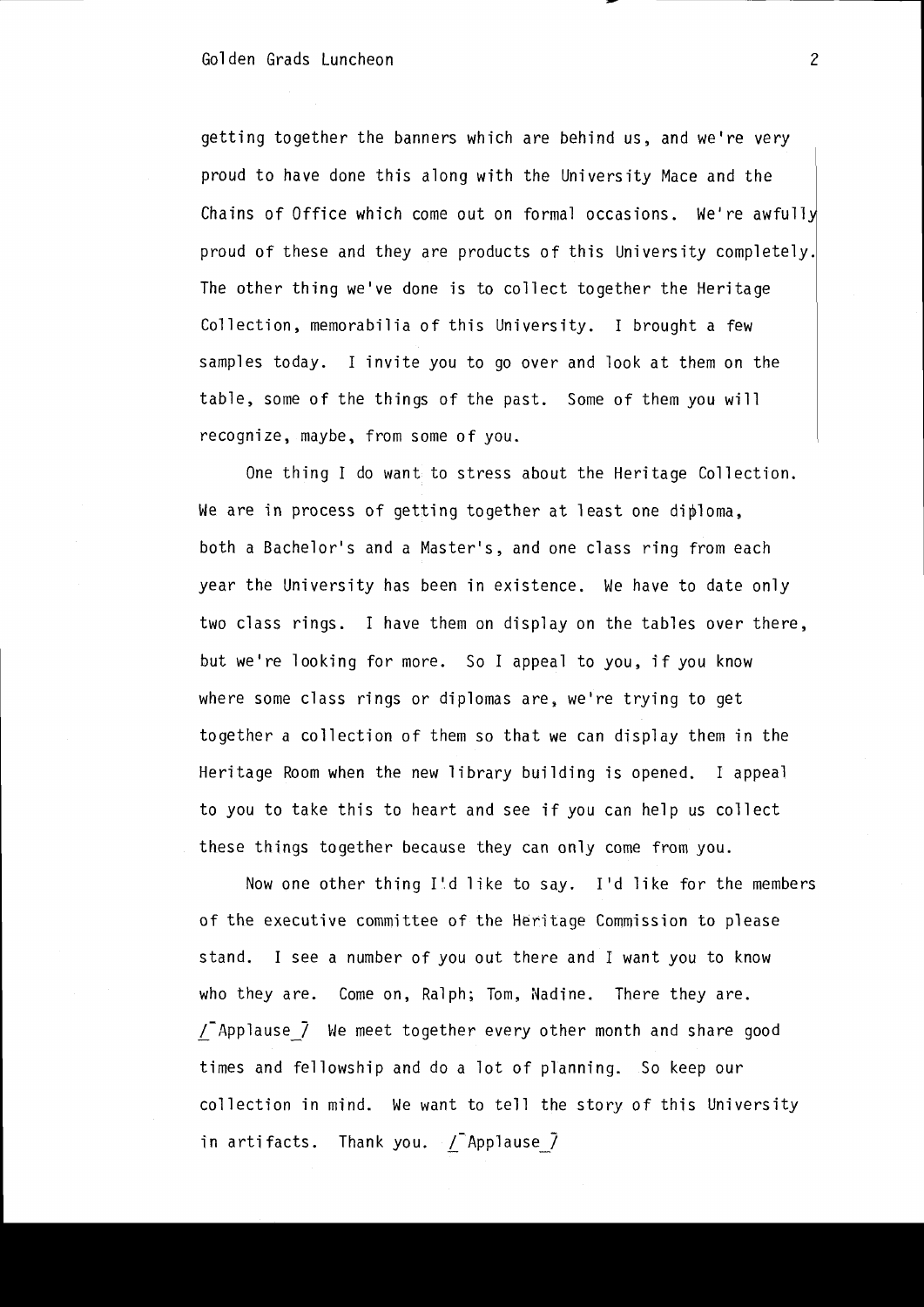P: Thank you, Dr. Day. We'd like to recognize now all of our retired faculty members and our retired staff members, and we have several with us today. We'd like for all of you to stand so that we can give you a big round of applause. Please stand.  $\sqrt{\phantom{a}}$  Applause $\sqrt{\phantom{a}}$ 

As many of you know already, we brought in a very special guest for this year's Homecoming celebration. She now lives in Fort Worth, Texas. Her name is Ruth Brown McCluney. She was first admitted to this institution in 1916 and she was the first female registered student at The Coll ege of Mines, which formerly was located at the old Fort Bliss site. Dr. Monroe invited her to be our special guest this weekend in commemoration of the 70th anniversary, and we'd like for Ruth Brown McCluney to share with you some of her experiences from when she first enrolled in 1916. Mrs. McCluney. *[Applause]* 

M: Well, this is just wonderful to be a part of this beautiful group of people. My sister, who is with me, and I had an aunt in Missouri who went to a school reunion. When she got back someone asked how she liked it. "Well," she says, "F  $\frac{1}{4}$ ust felt so sorry for those old people."  $\sqrt{\phantom{a}}$  Laughter $\phantom{a}$  and I think today we can say, "Isn't it wonderful to be an old people?"  $\boxed{\phantom{a}}$   $\boxed{\phantom{a}}$  Applause  $\boxed{\phantom{a}}$ 

My college work started because I was a little too young to go away to school. I graduated from El Paso High School--it was just one school and it wasn't the one  $\vert$  with the stadium in front--in 1916, and my father happened to read something in the paper about a ruling that girls would be admitted to the School of Mines. So he called the dean, Dean Worrell, and he said as far as he knew it would be permissible. So another girl and I were registered originally. The other gir<mark>l had been in my class</mark>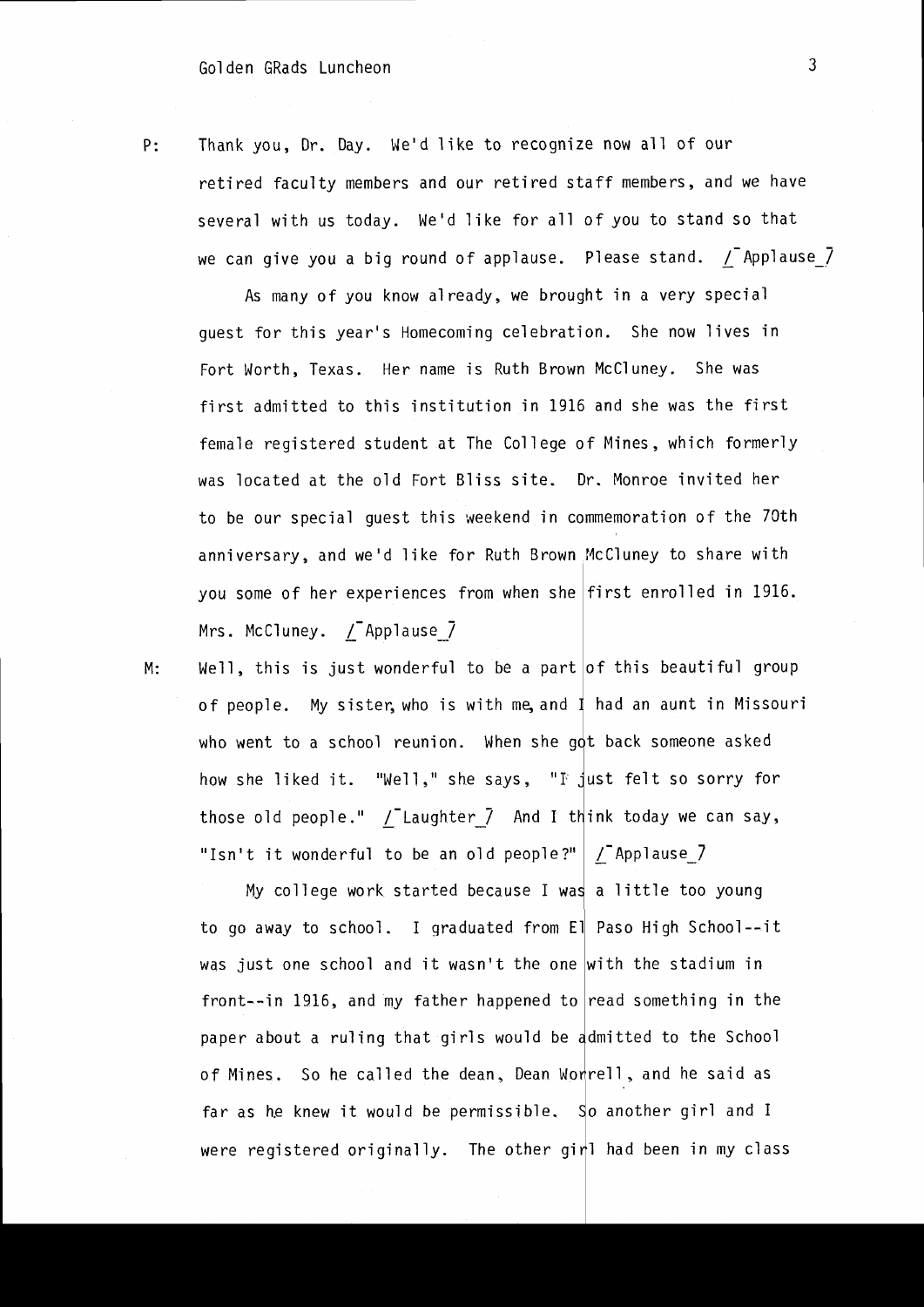in high school but I didn't know her too well, but I don't think she stayed but one semester. I have not been able, in my mind, to see her there after that. So I ended up with the pleasure, along with about 60 boys, of being the only girl. It was quite an experience, and as I look back on it I can see the very valuable experience it was for me. We took our work very seriously. We were in college, the boys and I, to learn things, to really settle down.

I had been fortunate in having a good Chemistry teacher in high school, so I was very interested in Chemistry, did well in it; and then when I enrolled at the School of Mines, had the great honor and privilege of being in the class of Frank Seamon. He was the Chemistry Department, he was the only teacher. And 20 years later, I went to work as a chemist in the laboratory of General Dynamics in Fort Worth. We were building B-24s there and worked during the war in that laboratory. and all the training I had had was in the three years of work I did with Frank Seamon. Now that's how good a teacher he was and that's how long it lasted. Well, most of my work after that was in teaching but I just thought, that is the proof of a good college teacher. I might say this, that I have never been with a teacher who was so meticulous, so demanding, so absolutely positive that everything had to be a hundred percent right. Some of you may have had him. Did anybody? Oh, that's wonderful. Well. you may have hated him or you may have loved him. because I think he created the same sensation on both sides. But he was an old school mining engineer. And just  $\sharp$ o show you how hard it was to work with him, he sent to the smelter and got samples for us to test, and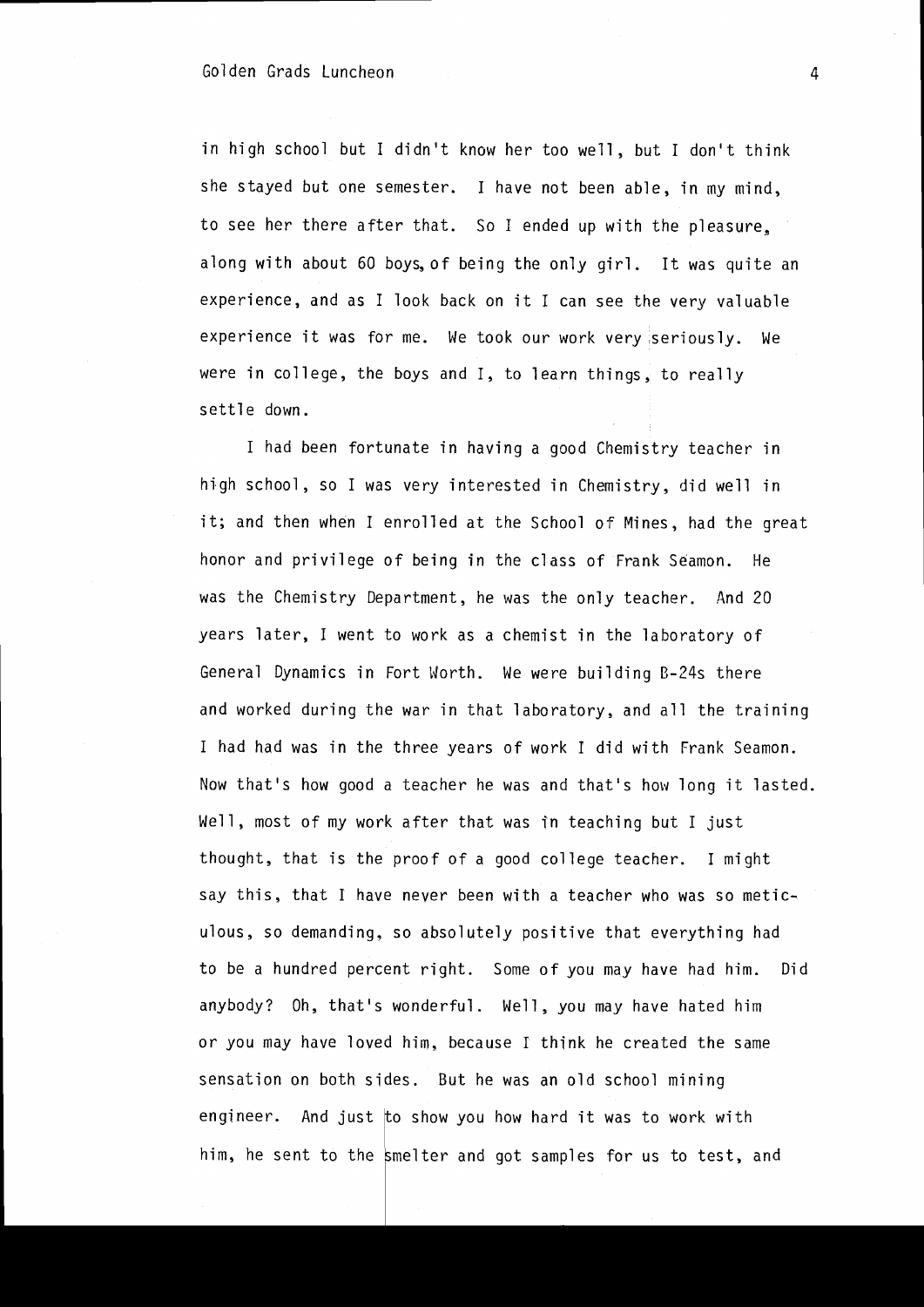we had to agree with the smelter's chemists' results perfectly. They were not admitted unless we did. And that meant many hours in the lab because you don't get it right the first time.

Well, to go back to the beginning of the school, getting out to school was not a question of driving your new convertible. We lived in Alta Vista, and my sister and I have not been able to remember the name of the streetcar line that we took. She thinks Government Hill and I think it was Fort Bliss on the streetcar that went from where we were out to the School of Mines where we got off, the end of the line, and walked across what was then the parade ground down past all $|$  the stables, because it was a Seventh Cavalry post, you remember, back in those days. And that was not always too pleasant. But the thing that amazes me now is that if a youngster has to walk a block to class from the dormitory, he has to have a car. But I think Cap Kidd had a car, and one of the students. But that was the entire crop of cars.

And I had Cap Kidd for Physics that year, first year I was there. How many of you had Cap Kidd? Well. he was another one that you wondered if you hadn't stumbled into the wrong place. He was a character. All of you who've had him know that. Fred's sitting back there and I know he can correct everything I'm saying. Fred Bailey was in school when I was and we were good friends. And when I got ready to go out there my mother was very apprehensive. She pulled Fred over to one side and she said, "Now, Fred, you see that she is taken care of out there because I don't know whether that's the best place for her to go or not." Well, he evidently did a good job because, though he left at the end of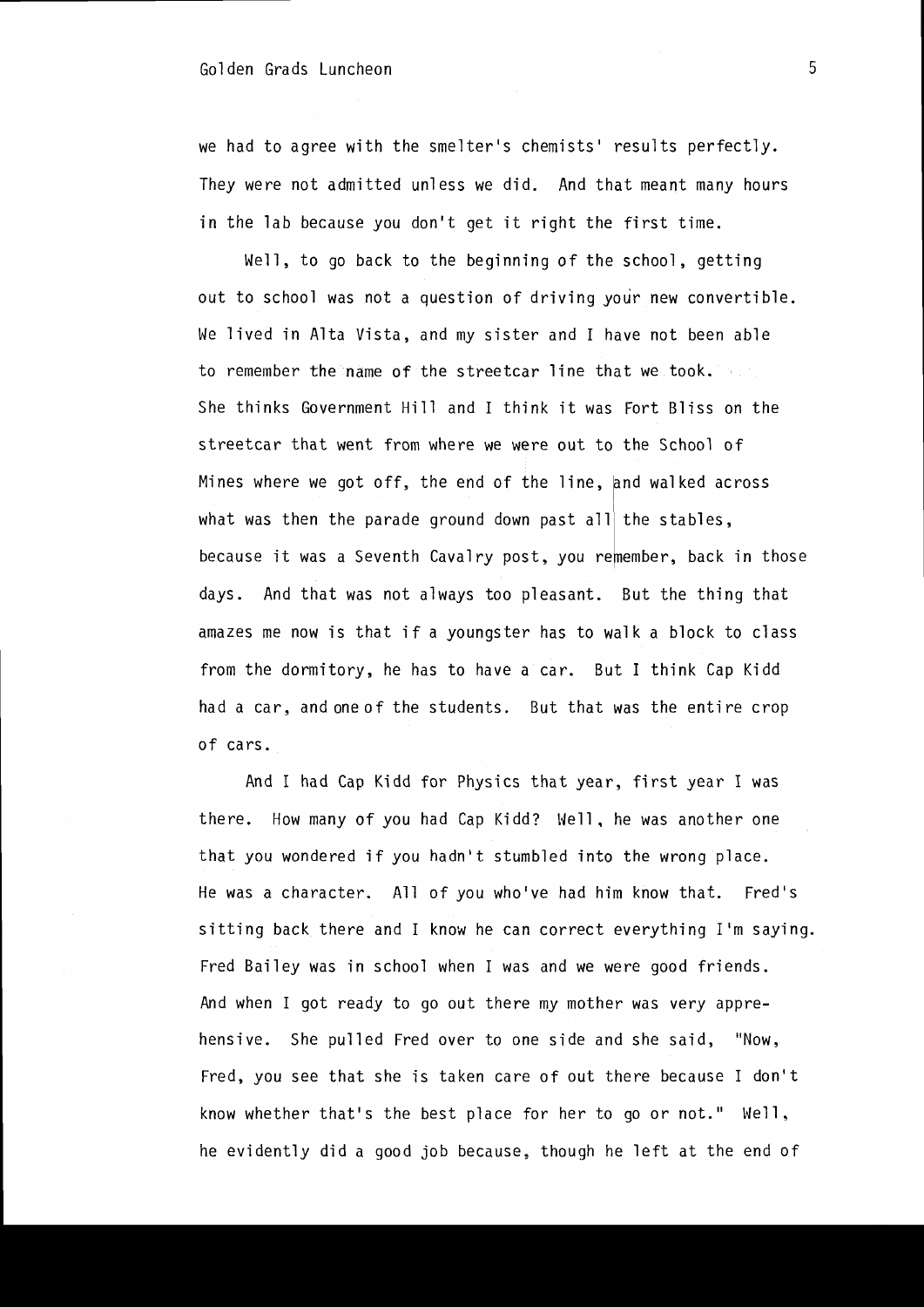### Golden Grads Luncheon 6

the year to go to the Navy, nothing ever happened to me. I got along beautifully.

Well, Cap Kidd was, well, he was just a different teacher, and I was petrified. I had not had Physics in high school, I think that was my problem maybe. But I was good in math and I didn't flunk it so I guess I got along pretty well. Then the next year I had him for Calculus, and that was worse. Calculus was not my dish. But anyway those two men stood out in my mind for years as probably the most influential in my own teaching and in my own life. But I know one thing--because I was associated with them, I'm a better person.

All of you know the story of the fire, and Fred can tell you more about that than I can because he was living in the dorm out there when it happened. I think it was on the weekend that the fire occurred. Fred, you ought to prompt me on this. It seemed to me we came back to school on Monday and there was just a shell of the main building standing. My new chemistry apron got burned up and that was the biggest loss to me. But they did some repairing on the boys' dorm, made a lot of it into classrooms and built a temporary lab. very temporary. and we struggled through the best of the year under those conditions. So it was not easy. But it didn't occur to us that it was hard. We just did it.

But we didn't see much of Dean Worrell because he was busy with this idea of moving the campus while we had a chance and hopefully selling the property east of Fort Bliss. Didn't it take them about 50 years to close the deal with the government? It was just awful, but they didn't get any money out of it hardly. Well. the struggles of building the new campus was mainly due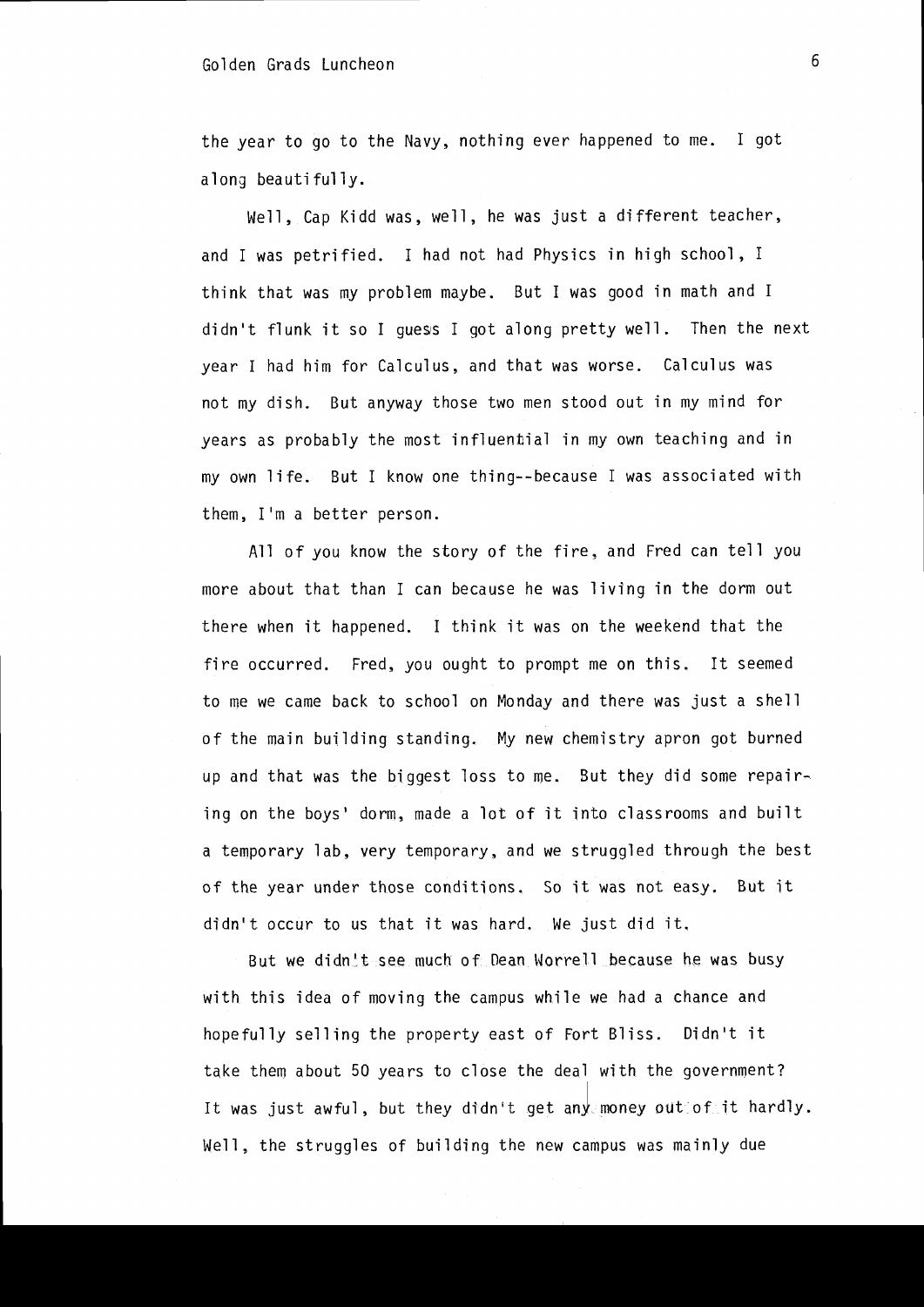#### Golden GRads Luncheon 7

to lack of money. But that didn't appeal to me too much. I was concerned with the school and I was young, and I left that up to the older people. And when they started building the new buildings on this campus, what they call Old Main--and that hurts my feelings because it was the Main building then--and the Chemistry building and the boys' dorm, those were the three original buildings. I think there was some sort of a building for heating and so on, I don't remember too much. For three years I went to school at the School of Mines and not one time was I ever invited to the boys' dorm to eat a meal; I never did go. In fact, it just wasn't done. Miss Ruth Auger, who was the registrar, and I would take our lunch and eat in her office. That was the way it happened. But as the buildings were completed on the new campus they'd move into them. So one of the first units to be completed was the Chemistry building, and we'd go out there and have lab even before we could have classes, classrooms.

One thing that happened that was quite hard on me was, in the Geology Department, I was studying Geology with Mr. Pallister. He didn't stay very long. But somebody had sent the school when they moved into the new quarters. that was in the Main Duilding, box after box of fossils which had not been classified. Mr. Pallister told me he'd give me one hour's credit if I would classify the fossils. Well, I've never even wanted to look at a gastropod since that day, because I had to check all of them according to the plates in the books and little fine lines on them and all that stuff, until finally I finished. And between the Geology and the Chemistry lab, and I was in charge of freshman lab my last year there, it worked me pretty hard. I know I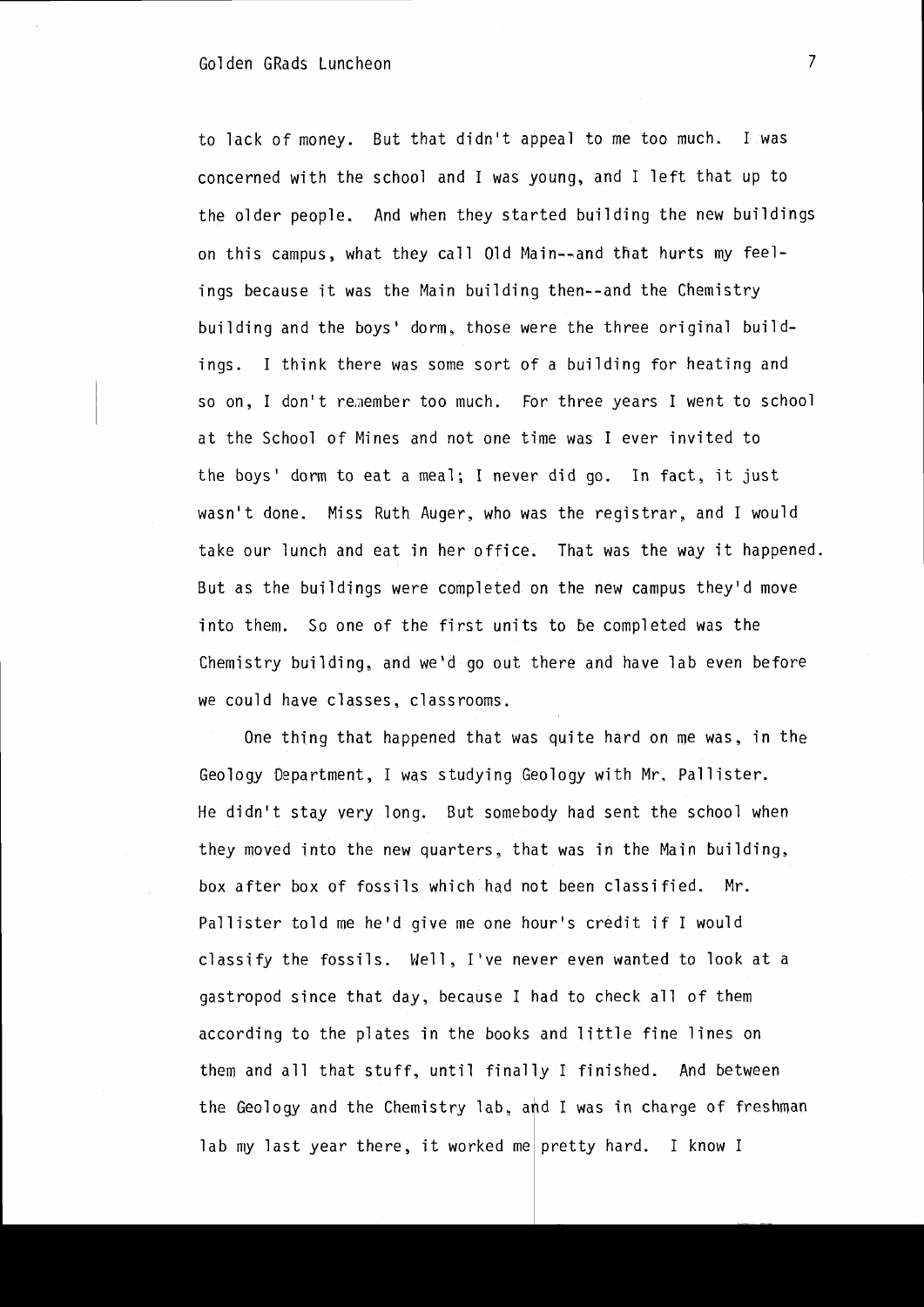stayed all day, every day, five days a week. This business of having class three days a week just didn't exist. I don't remember class schedules but I know we went to school oftener than they do now. Course 1'm judging by my five college-age grandchildren, and they have it easy.

Well, it was quite a thing. And because I was running out of courses I had to transfer someplace that would give me a degree in Chemistry. And my textbooks in my freshman year was the general chemistry written by a man who discovered helium. Dr. Cady, and he was a professor of Physical Chemistry in the University of Kansas. Somehow I got the idea that that's where I wanted to go. so that's where I went. Ended up with two full-size Chemistry courses for the entire year because I had to make up for the things I hadn't had. I didn't have much time to play. The Chemistry major was all settled, and then because I'd had so much Geology, I had to take Minerology and rocks and all these things just in order to have something to take. And then they had English, of course. Then the third year they put in this junior college which I think was a mistake. but that caused a lot of new students to come in to take the Education courses. If you want to read something interesting, read about the battles that went on over that junior college. Finally, the School of mines went out and they dismissed the junior college. but it did start the idea of a liberal arts college, I think, for the whole school. Anyway, I took some Education courses, did practice teaching in Chemistry at El Paso High School. and after I graduated I came back and taught a year there then had a better job offered in Breckenridge, Texas. And I'm sure it was a good thing because a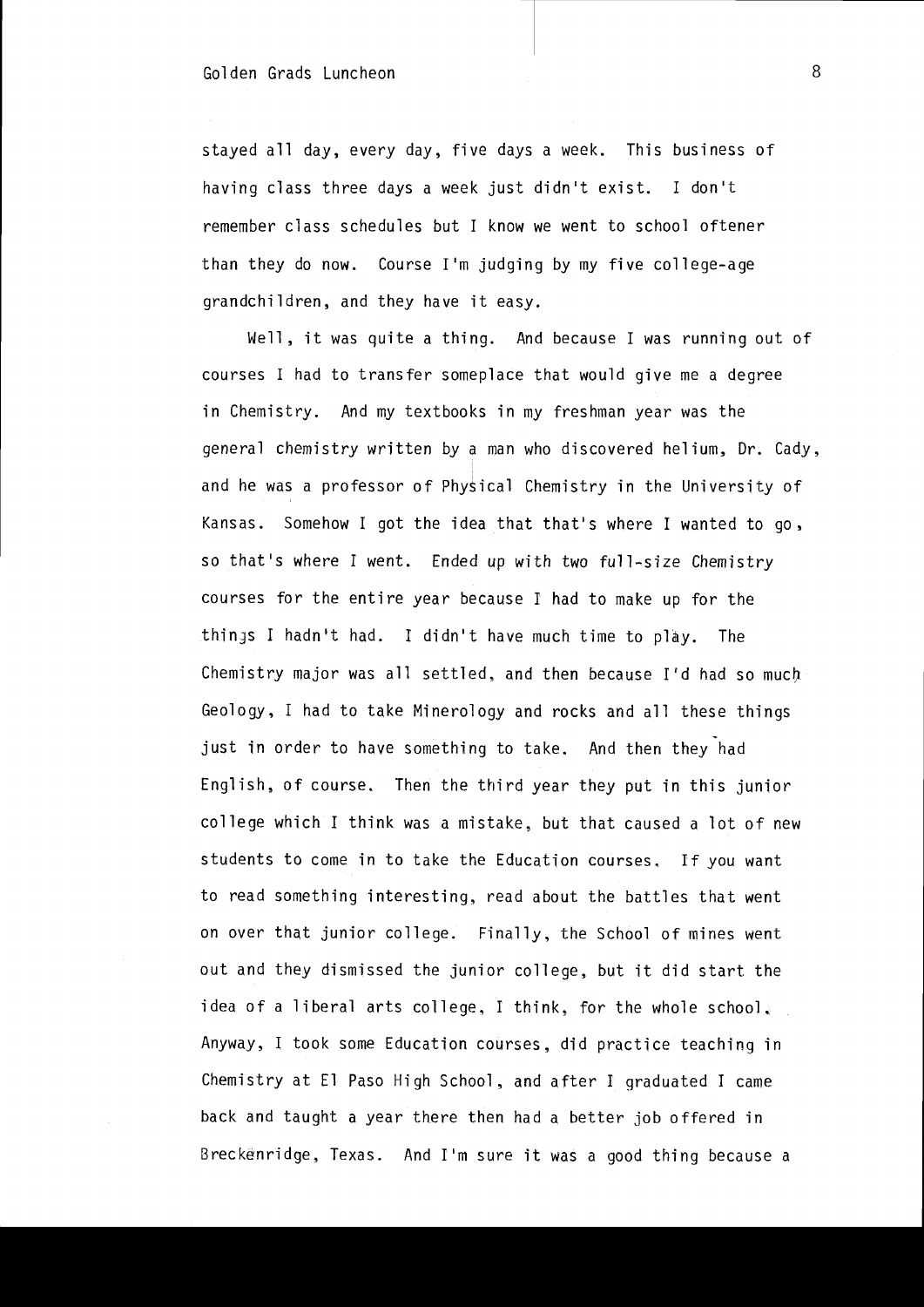#### Golden GRads Luncheon 9

year later I married a man that I met there. We will celebrate our 61st wedding anniversary the first day of November.  $\int$  Applause  $\int$ 

All right, I think I have just about covered a lot of the reminiscences. If any of you have any questions you'd like to ask me, even if it's the same question I've been asked several times-- "What about the boys?" But really nothing happened about the boys. They were too busy trying to get degrees in Mining Engineering.

Q: I'd like to find out what high school you went to.

- M: In El Paso? Well, it's the one on Campbell Street. You see, it was the last year. It's Morehead School now. I was amazed when I found out they're still having school in that building.
- X: No, no, no.
- M: They're not? Is it used at all, is the building used?
- X: It's been destroyed and it's now / the site of the UTEP School of Nursing\_7.
- M: Oh. Well, it was in bad shape when they moved out of it. Now, Mr. Hughey was my principal there, and I remember one of the P.E. teachers trying to teach dancing and we had to use the corridor. You know, there was no gym, no place to have it. But oh, they struggled, they struggled. All right. Anybody else?
- Q: What degree did you receive when you graduated from the School of Mi nes?
- M: B.S. in Chemistry.
- Q: Bachelor of Science?
- M: Yes. Course nowadays you have to have a Ph.D. to do anything.
- P: Tell him that you didn't finish here, that you went on to Kansas.
- M: I didn't finish here because Mining Engineering was the only degree they gave, and so that's why I had to leave. I had intended to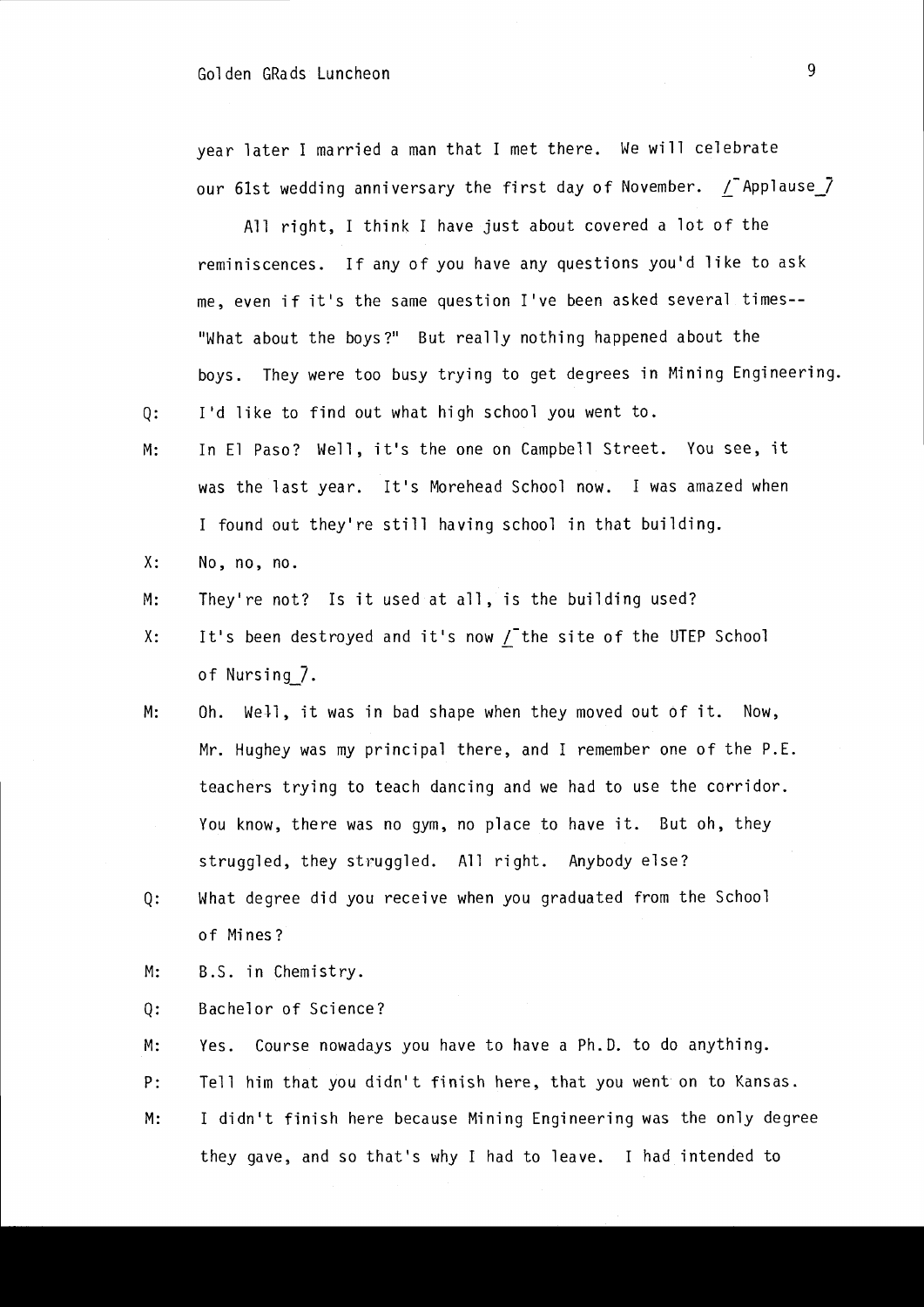leave a year earlier, as I said, but I got a job. Okay? Anyone el se?

- P: Mrs. Patterson, over there.
- Pa: / Do you remember an incident with Captain Kidd, with Cap Kidd, building a railroad out spurout Ft. Bliss? 7
- M: I don't believe he built it while I was there. It must have been a little later. I believe there was a track that was already there from the military school that had occupied the premises. They had built the buildings and the School of Mines, or the University setup, had bought the property from them. It was a bankrupt situation.
- P: Dr. Monroe has a question.
- Mo: Were there any other girls enrolled?
- M: There was one enrolled, but she didn't stay.
- Mo: In your second and your third year, were there any women?
- M: Yes. When this junior college bunch came in, there were a whole bunch of girls. Some of you may have been in their group if you enrolled in about 1918 to '19.
- $X:$  / Comments from the audience  $\overline{Z}$
- M: 1924? Well, of course, I wasn't there then and I don't know.
- p: She had already left then. The other young lady that registered the same time was Grace O'Dell. We tried to find Grace O'Dell or learn something of her, but we were unable to do so. Does anyone know what happened to Grace O'Dell, or anyone that may know her? She's the one that you were trying to think of a while ago, right?
- M: Yes. Well, she graduated in 1916 from high school when I did. I knew her through the high school but I was not intimate with her, didn't know her very well. But she was very unhappy out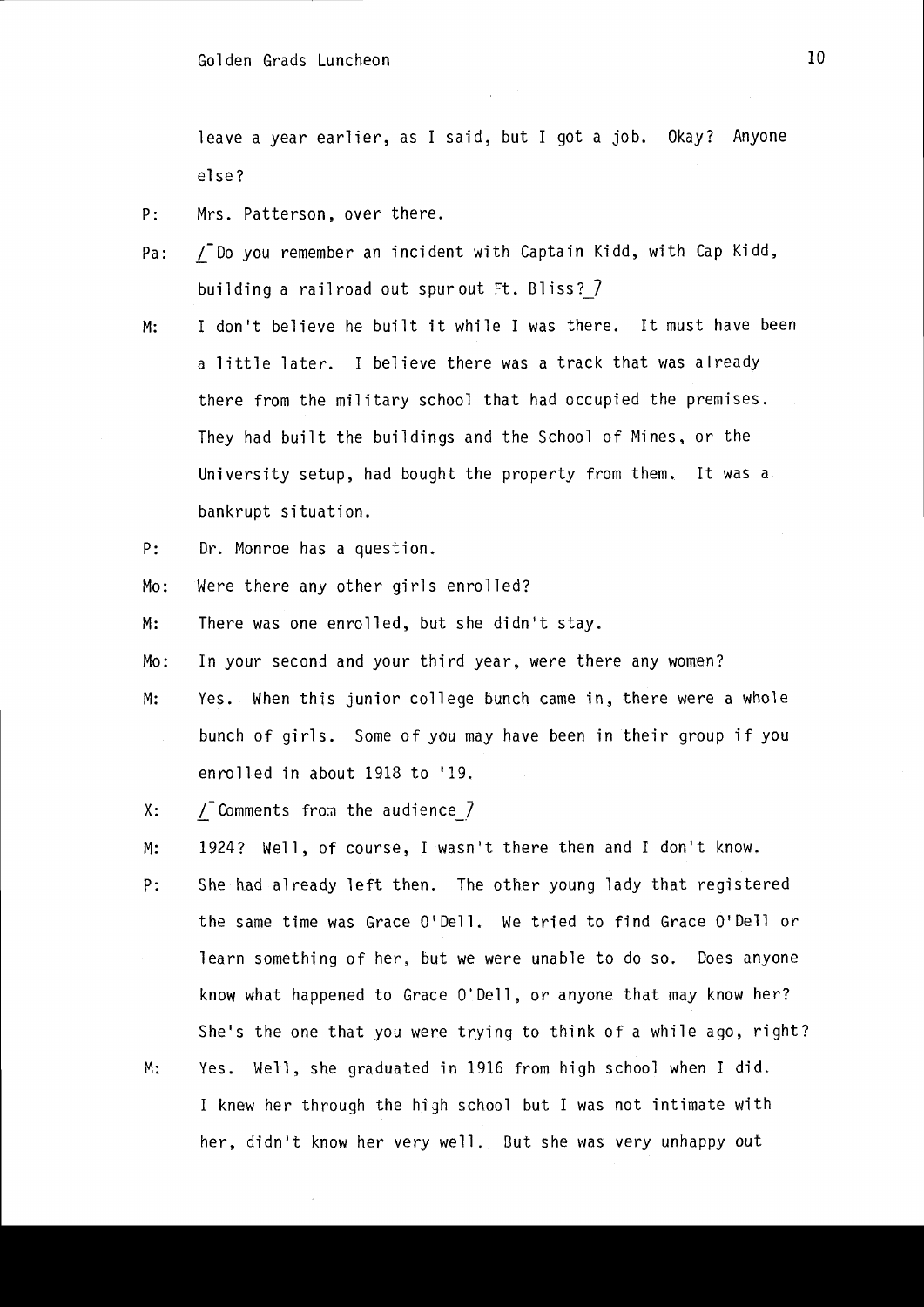there.

Well, it's wonderful to be here and I appreciate all the kindness and all the extra... here's Mr. Peak with a beautiful corsage that I'm going to wear to the football game tonight, and Dr. Monroe has been so gracious and so kind, and so many people. Thank you.  $/$  Applause  $\overline{}/$ 

 $\sqrt{P}$ AUSE $\sqrt{P}$ 

P: By the way, I want to take the opportunity to introduce her sister, who came down from Alamogordo to be with her on this special weekend. We have Gladys Brown Carnes, and seated next to her is her husband, Jack Carnes.  $/$  Applause  $7$ 

As many of you know, when Dr. Monroe came to this institution he brought with him a tradition which we have now implemented into our Homecoming cermony at this particular luncheon on this day of Homecoming weekend. I really like it, because it gives us an opportunity to honor the people that we refer to as the Golden Graduates. The Golden Graduates are those who are commemorating their 50th anniversary and we wanted to do something special for those people. We started it a few years ago and we plan to continue it as long as the funds hold out and as long as we're here to put it together and as long as you keep coming. So we want to thank you, Class of 1933. Now, we've got a special certificate to award to you people today and we're going to ask Dr. Monroe to come up here to present these certificates to the members of the Class of '33.

Before I do, I want to say something because sometimes, you know, I know there are some members of the faculty and staff out there who think sometimes that I can't do anything wrong. Well,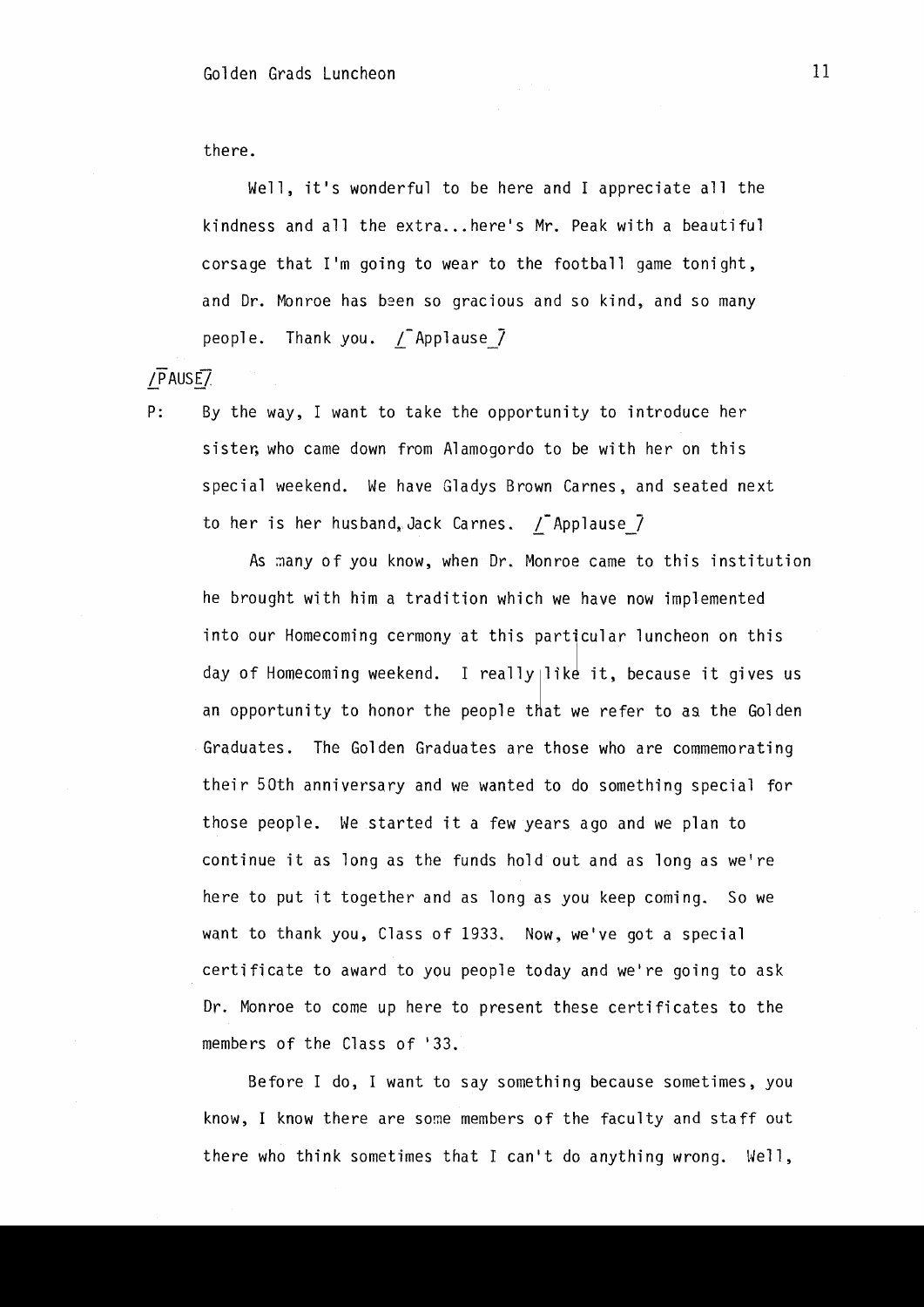sometimes there's things that happen beyond our control and that's referred to as the lowest bidder syndrome. As you all know, we are a state of Texas institution and everything that we do for this institution has to be put out for low bid. Sometimes just because it's the lowest bid doesn't necessarily mean it's the most quality product. The firm that prepared our certificates this year, they did make some smears on some of the certificates after they were printed. These are in gold lettering. If you should happen to receive one of those today, please accept our apology. Give it back to me after the luncheon today, we're going to have it replaced. The firm who had the contract will take care of that for us and then we will mail them back to you. So I hope everybody understands that it was not in our control, but the firm that got the lowest bid. Is that right, Dr. Monroe? He's shaking his head, he agrees. (Chuckles) All right.

Now, let's start off with Mr. Stuart Bevin.  $\angle$  Applause<sub>7</sub> Mr. Vicente Cisneros.  $\angle$ Applause<sub>7</sub> Mr. Ben Boykin.  $\angle$ Applause<sub>7</sub> Mr. Alan Crosby, Alan Foster Crosby. *L*-Applause<sub>\_</sub>7 Mr. Meyer Ehrlich.  $\angle$ -Applause<sub>-7</sub>  $\angle$ -The<sub>-7</sub> next person is the co-chairman for this year's special 1933 class reunion, and boy, has she done a tremendous job in bringing this group together. Let's all thank her as she comes up here to receive her certificate, Charlotte Hanson.  $\angle$ -Applause<sub>--</sub>7 Florabelle Harris.  $\angle$ -Applause<sub>--</sub>7 Isabelle Hatchett.  $\angle$  Applause  $\angle$  Alex Silverman.  $\angle$  Applause  $\angle$  Emily Zillich. L-Applause\_7 Leon Rosenfeld. L-Applause\_7 Marie Neiderman.  $\angle$  Applause<sub>\_</sub>7 Arnul fo Rojo, better know as Mike.  $\angle$  Applause\_7 Corinne Wolf. *L*-Applause<sub>\_7</sub> Billy Washburn. *L*-Applause\_7 Mildred Osborn.  $\angle$ -Applause<sub>-7</sub> Now, if everything worked out right there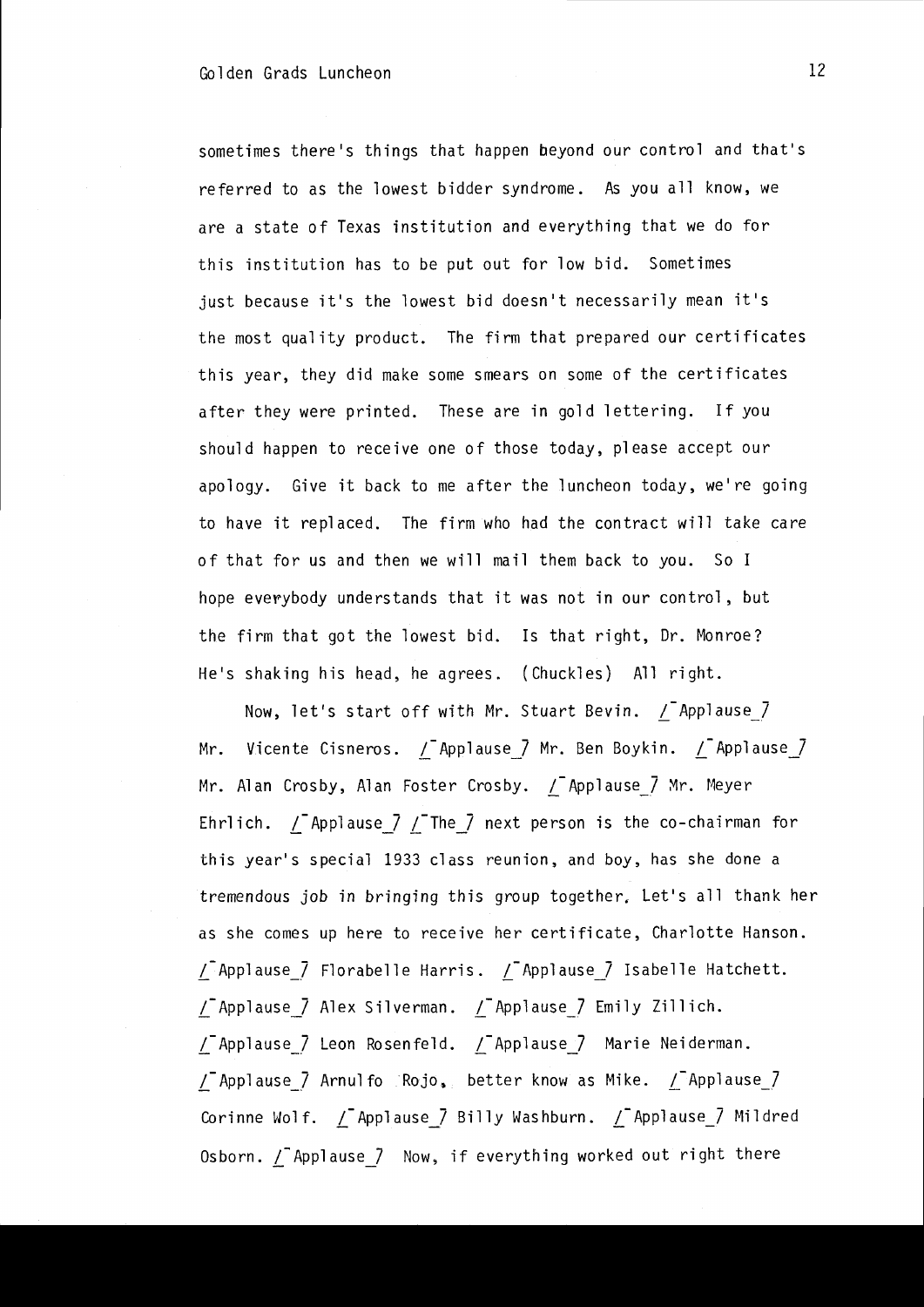should be one left. Now is there anyone from the Class of '33 who is here today who did not get a certificate? Because I have some Class of '33 certificates over here to my right and your left, of people who we are not sure whether they were coming today.

- Q: What about Thad Steele?
- P: Well, you took my introduction right out of my mouth. (Laughs) All right, the next gentleman to receive his certificate is the co-chairman for the Class of '33 class reunion, a past Outstanding Ex-student of this University and recognized by the University and the Alumni Association, and also one of olur great football players. We've asked Thad Steele to say a few words today about academics and athletics in 1933. Thad, come up here.  $\sqrt{\ }$  Applause  $\sqrt{\ }$ S: Thank you. Well, first of all, I want to express my appreciation of this honor and let you know that the Class of '33 is a very important one to me. I'm trying to be a double-dipper. I was last year because there was some question whether or not I had graduated in '32 or '33, and I had always said I graduated in '32. Now, I brought my evidence with me that shows that I entered school here in 1928, and I was here in '28 and '29, '29 and '3D, '31 and '32 and so forth. And the next year, the following year, I was coaching at Ysleta High School, and that was in '32. Now, I'm so proud of this '33 that they said something about if it

wasn't correct they'd give it back. Well, you're not gonna get it back, I want you to know.

But, reminiscing just a little, Maxine and I went out to the back of the stadium and we got our ancient cars lined up and we rode in the Homecoming parade, and it was a beautiful sight to see all of those cars parked there and on the campus. Everything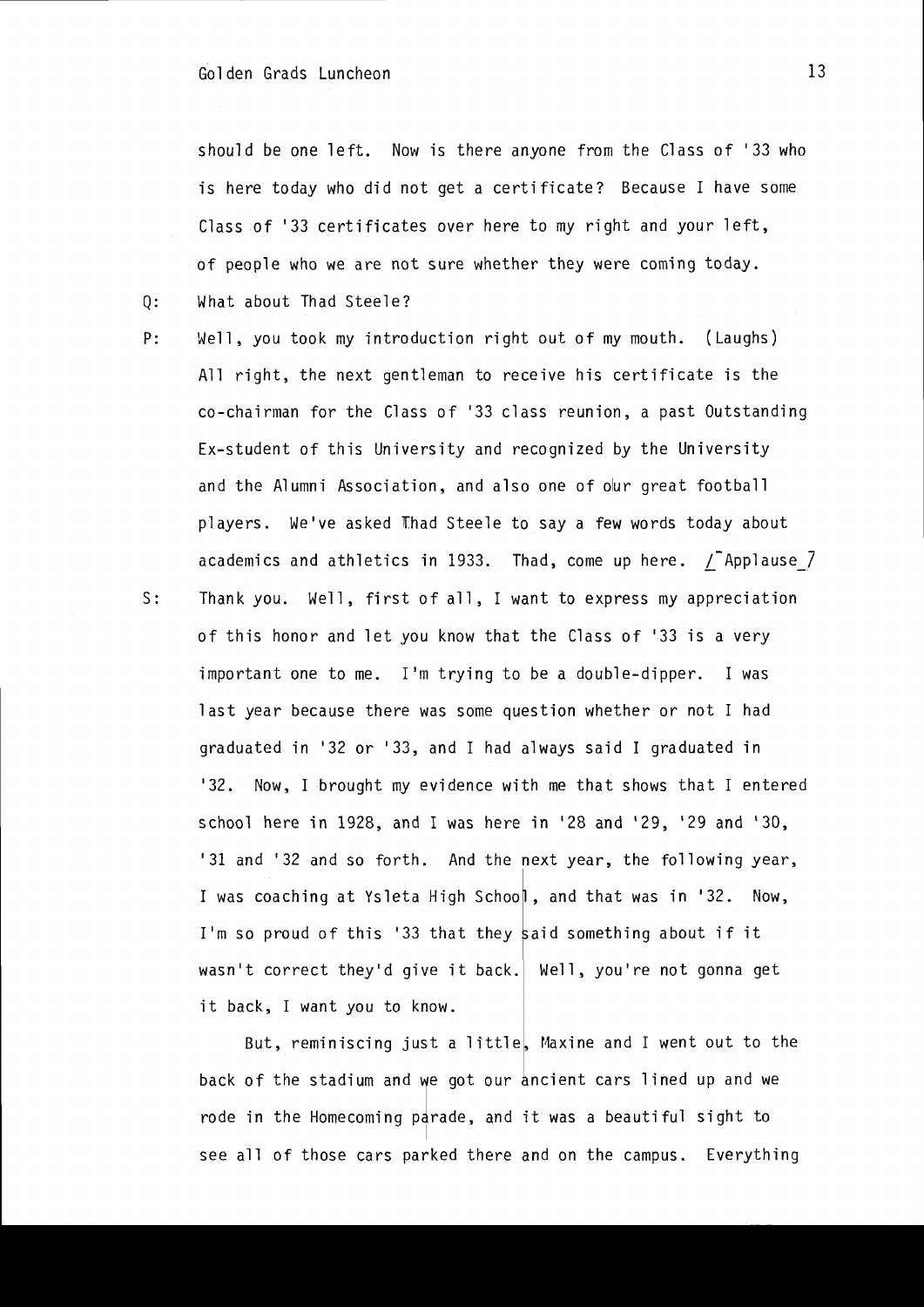was just loaded, cars just everywhere. Well, when I was school out at the College, staying in the dormitory, there was four cars on the campus at that time, four cars. And, incidentally, there was only four buildings. I *have* the annuals here and it'll show that *every* year, why. they'll show the same buildings in the front part of the annual. So we didn't get any new buildings but we got a great increase in students.

During that period, of course so many changes took place that it's hard to recall many of them, but I think about some few incidents, and 1111 be brief with this. Leon Rosenfeld and I both worked on the college annual and worked on it for years. We had a very ambitious /person/ with us, J.B. Andrew. which was a great football player, and he was a leader and a go-getter. And he found out that selling ads in the annual, there was a commission *involved* in getting those ad spaces. So he became the *adver*tising part of the annual, and the rest of us worked. But / on 7 J.B., I just wanted to let you know that being the aggressive, go-getter that he was, why, we used to play our games at El Paso High School, as you know, and we were all dressed in our uniforms and were in a bus going to the game. We went down Mesa and turned at Schuster and started up to the high school, and J.B. Andrews jumped up and banged on the bus and said, "Stop the bus!" So he stopped the bus and looked out,and J.B. had a car that had rumble seat in it, and in the rumble seat he had two or three bushels of apples. And he had designated some freshmen to sell the apples at halftime at the football game. So J.B. stopped the bus and he jumped out and he said, "Never mind the flat tire you've got, get those apples up there and get them sold!"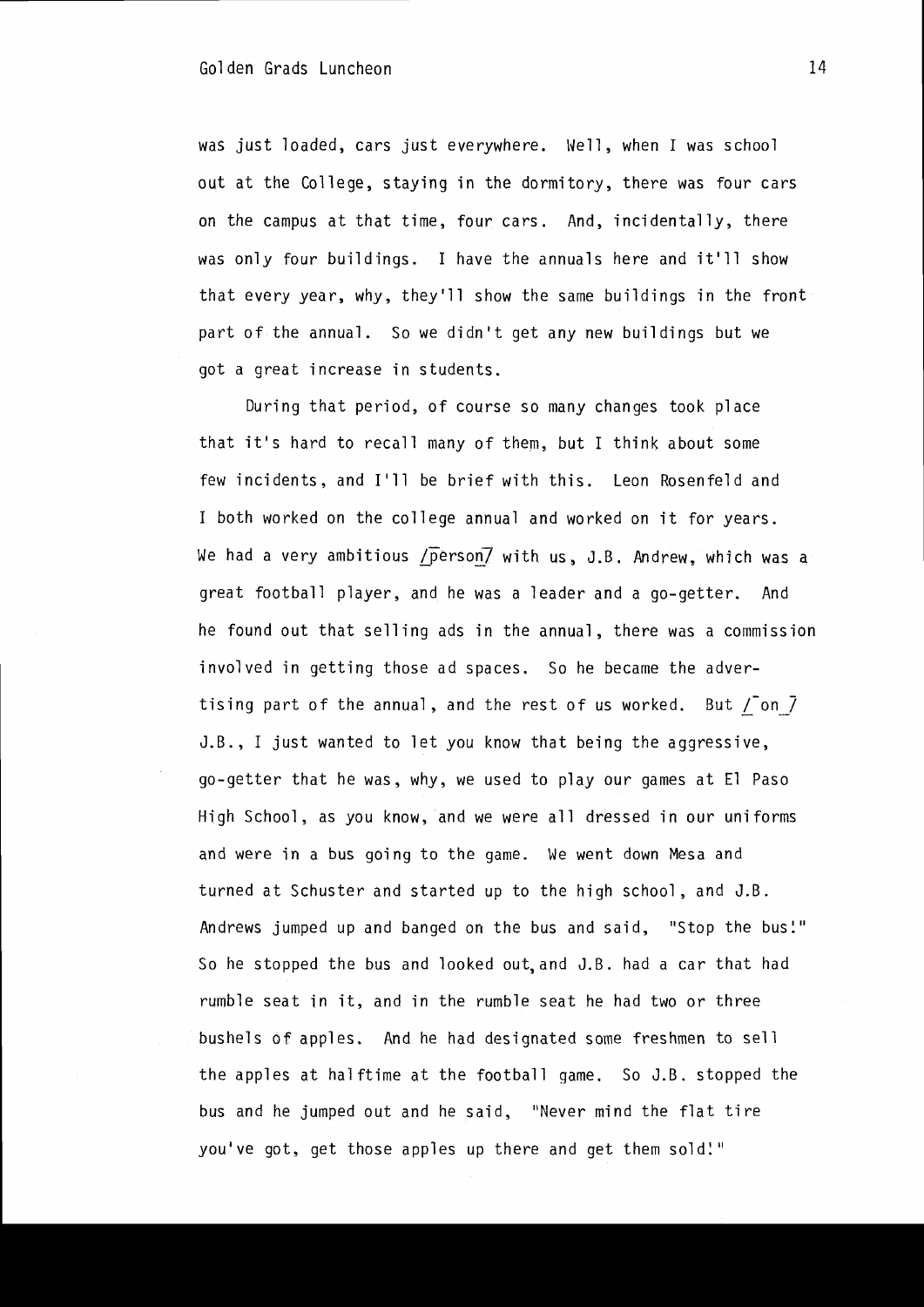I also think about the four cars on the campus. Occasionally, a group would go to Juarez for what they called a free lunch at noon on Friday. And a bunch of us would pile in a car and we'd go to Juarez. and they had a nickel beer and a free lunch. And I want you to know there would be the three or four course lunch that we had because you could get a taco and a big beer, and you could get a hot dog and a beer, and you could get a bowl of chili and a beer, and you could get a hard-boiled egg and a beer. So, for 20 cents we'd come back just as full as we could be.

It's just been a great thing to see the changes that have taken place out here at the University. Before I sit down I want to read you something out of the 1929 annual. I brought all the annuals up here. but this is the 1929 annual. and this is what was in it. I'm not going to read all of it. but I want to read it to you, if my eyes permit me to. This is a paragraph:

Proudly we will review her past, as proudly we contemplate the present. Step by step, hazy visions have become realities. With the swift passage of time we who have pioneered will return to see a broad campus dotted with great trees in whose shade an army of students will be winning their way through those beautiful buildings.

I I want to stop right here and re-read that to you, because I think that this shows that people were dreamers in those days. Now, it says: Proudly--and that is with pride that we do this- we will review the past and we contemplate the future. Then it says, step by step, hazy visions have become realities. And with the swift passage of time we who have pioneered--and. jiminy, I just happened to think that we might have been one of the pioneers --will return to see this broad campus dotted with great trees in whose shade an army of students will be winning their way from beautiful building to beautiful building. Now, there was only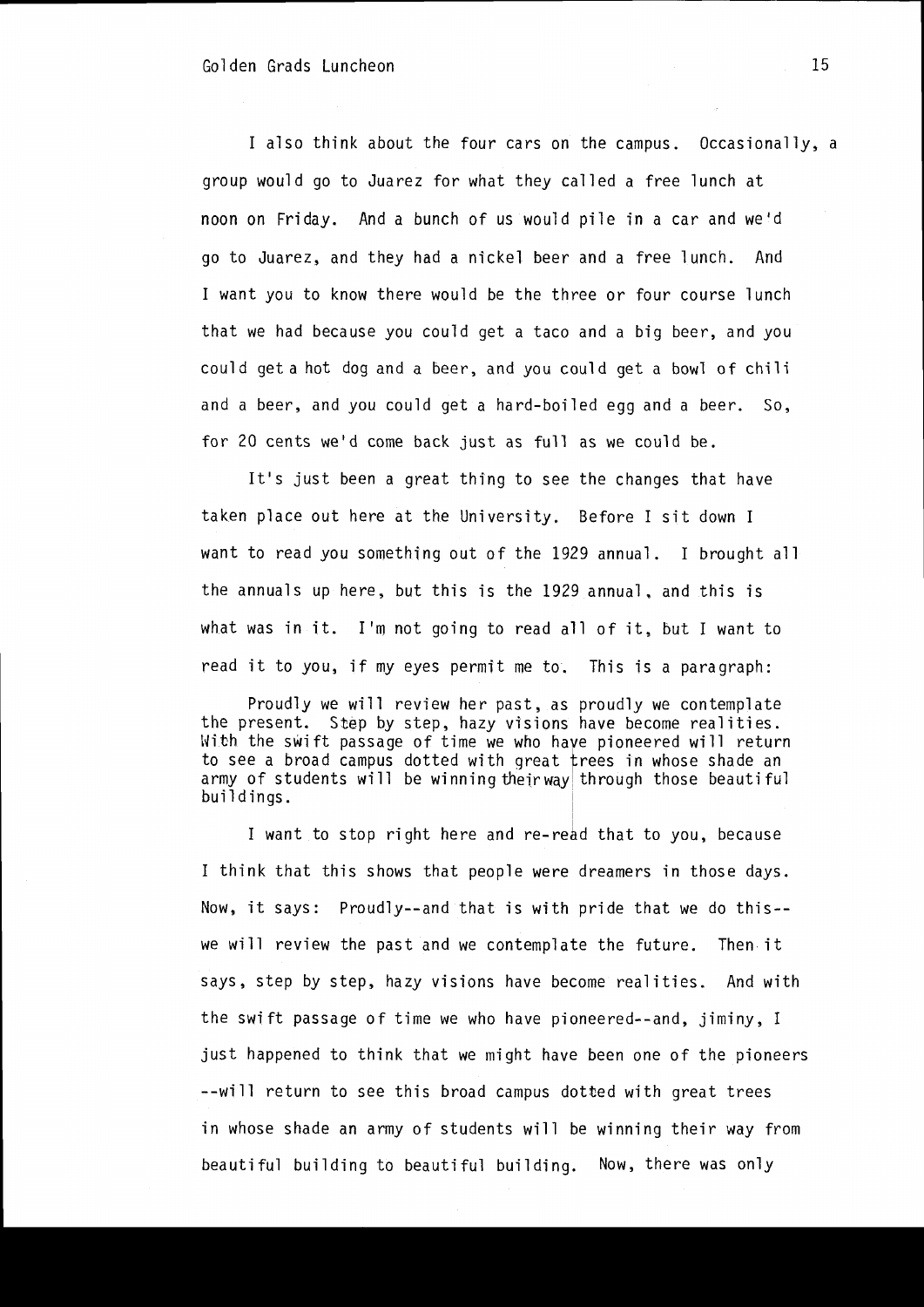four at that time, and look at what we have now.

And with that I just want to say thank you very much. It's been a pleasure to be with you. I want to give Charlotte a chance to say something because she has certainly done a great job. And thanks to Dr. Monroe and Jim Peak and all the others, it's just been a great pleasure to be here.  $/$ -Applause  $\overline{1}$ 

CH: I'm not like these other people, I have to have notes. I didn't I expect this auspicious crowd. I thought it was going to be like the old College of Mines luncheons. The reason I haven't been here before is that I wasn't old enough, it wasn't 50 years.

But we do appreciate to no end Dr. Monroe's organizing this. We appreciate the Alumni Association. We wouldn't have had a reunion otherwise. To be able to just call the Alumni Association and have them give us the complete list, up to date as much as they can get it so we could go on from there, really helped us. We did find a few names that they didn't have that we were able to locate, but not many. They had most of them. We had five teachers who are still living, three of them in here today. That's Mrs. Ball, Mrs. Myrtle Ball, and Mrs. Bulah Liles Patterson, and Prof. Bert Haigh. Mrs. Quinn, Mary Kelly Quinn, called me and said she would love to come and told the students to be sure and call her and write her, but she wasn't able to. Dr. Sonnichsen was in between too many other things and couldn't come at this time and also sent his regards. We are so happy to see some of these older grads here because when we look at our little book and find how many have gone along and can't be with us, then we look around here and find Bert graduated in '25 and Fred Bailey had graduated in '20, and it gives us a little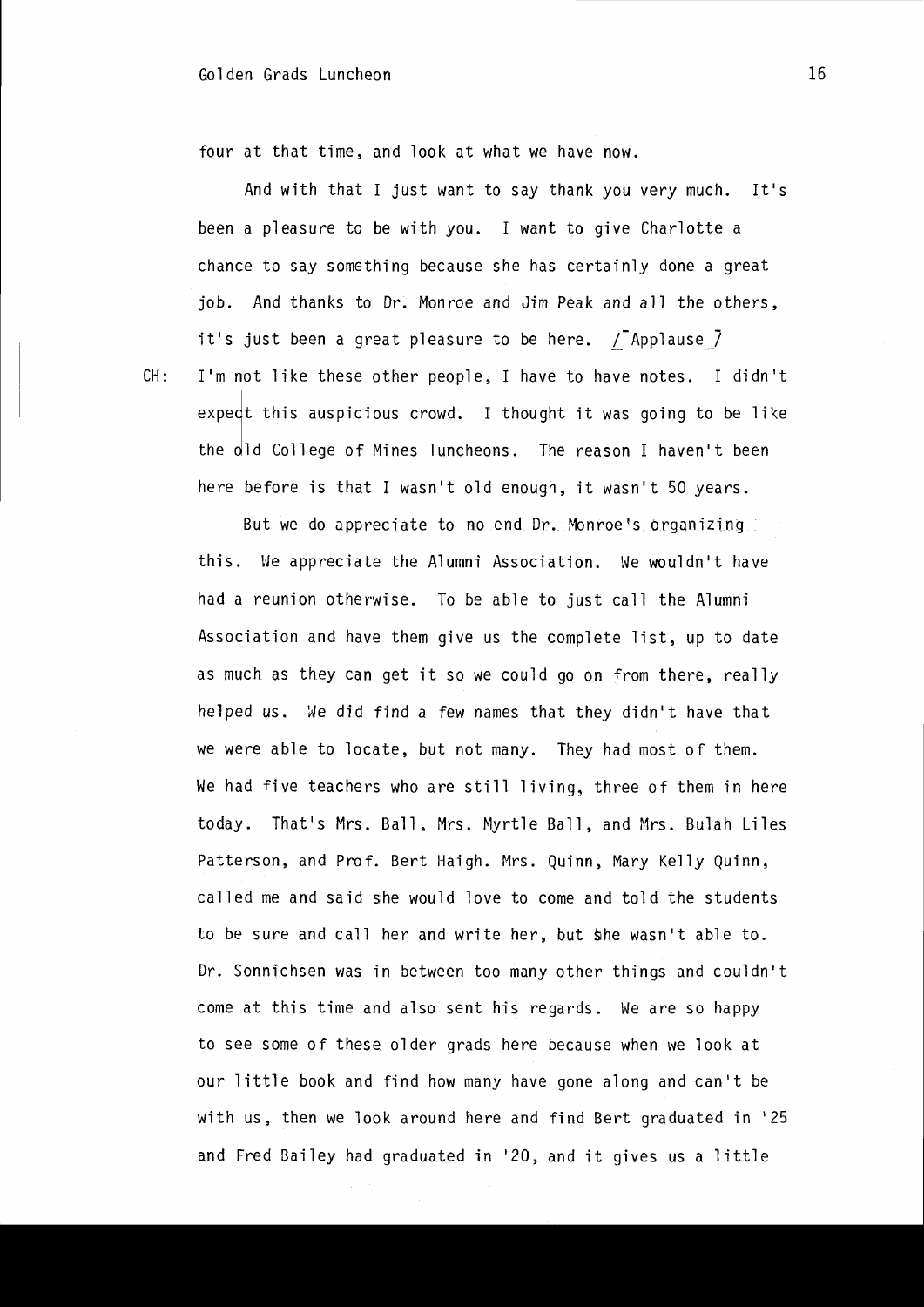#### Golden Grads Luncheon 17

hope that we might be able to carry on, too, for a while.

We have about 28 people here that are graduates of the 133 class, and of course they have their husbands and wives and friends with them. We had some that could not come and wrote us. One was Major Richard Snead. He not only wrote me a letter but he sent me a whole packet of things to read. He would have come, he said he was planning to come until the last minute, and because of his wife's illness he had to stay. Virginia Kupenhaver von Rachsland from Fayettesville. some of you remember her, sent me a letter. She has a son living in Seattle and she has a daughter living with children there in Fayettesville. She lost her husband seven years ago. Betty Jay Davis, daughter of JoAnne Bateman Harrison, whose name was on the list still, she wrote a letter saying that her mother had died on July 12 of this year. I Got a phone call from Margaret Aykroyd Johnson from Lompac, California. She said she couldn't come but she sent her regards. Leon Rosenfeld had already contacted her. She had contacted three of the people in Southern California before I even tried to get a list from Alumni. He had written for a list and then contacted the three of them that lived there in California where he di d.

In the book, we have many names without addresses. If any of the ex-students know where they are, can give us some information about them, weld like to have them. We have bulletin board displays. We have annuals. We have the 1920 annual there with Fred Bailey's picture as the first graduate in the book. We have the '25 with Bert Haigh's picture there, and the other books. I have a little black booklet I started when they appointed me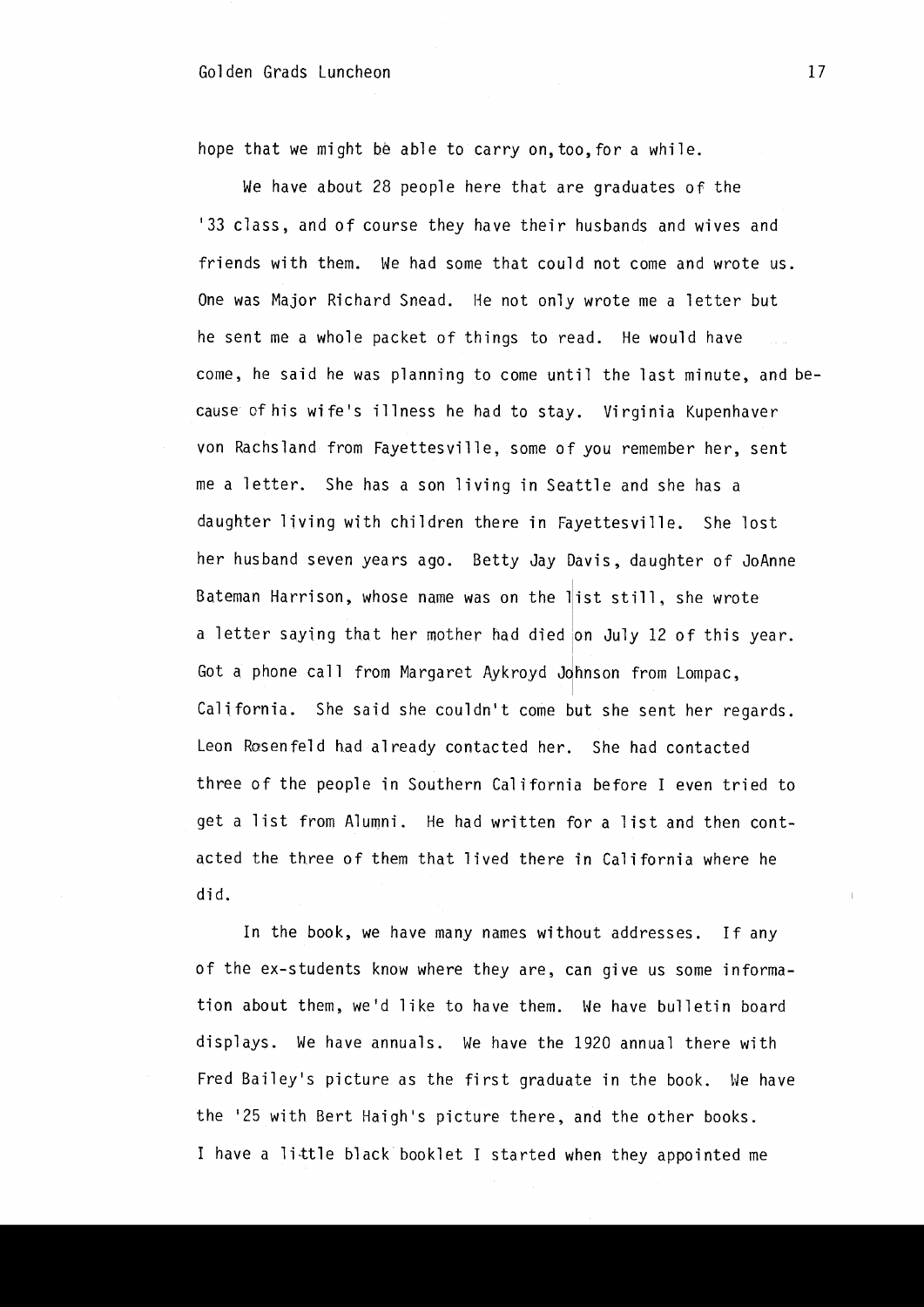secretary-treasurer, so I put the names down and I thought I'd keep up, but all the time in between has nothing written. We lost track. We never did have our 25th reunion. I think our class should plan a 55-year one now instead of waiting. We can't wait ten more years so I think we should be thinking about it. John Carnes was the president of our class, he died in '82, so Thad has sort of taken over as president for both classes, for the June classes and the August classes.

I have some seals of approval to issue. Our 1933 class graduate. Thad Steele, was recognized as the outstanding graduate in 1968. He has represented the 1933 class in  $/$ 1968  $\bar{7}$ , and now during this Homecoming,and justly so. I think no other 1933 graduate has been more supportive of our college. A list of the ways he has supported the activities and programs of the University uphold my beliefs. He served two years as president of the Ex-students association. He helped to organize the Touchdown Club and the Ex-Veterans Association. He has been a member of the Matrix Society for many years. He is a member of the Eldorado Club. He has contributed to scholarship programs. He has contributed to the Excellence Fund. He was a member of the Study and Advisory Committee of UTEP - El Paso and was chairman of the TWC committee for ten years. Thadeus A. Steele has always felt that the college did a lot for him and he has wanted to do what he could for the college in return. I got that from his wife. He has been supported by Maxine who is also deeply interested in the College. I have a seal of approval for Thad.  $\sqrt{2}$  Applause  $\sqrt{2}$ It's a book, a golden book, and I hope that all our ex-students of '33 will sign it later, if we have a chance, Thad.  $\sqrt{\ }$  Applause $\sqrt{\ }$